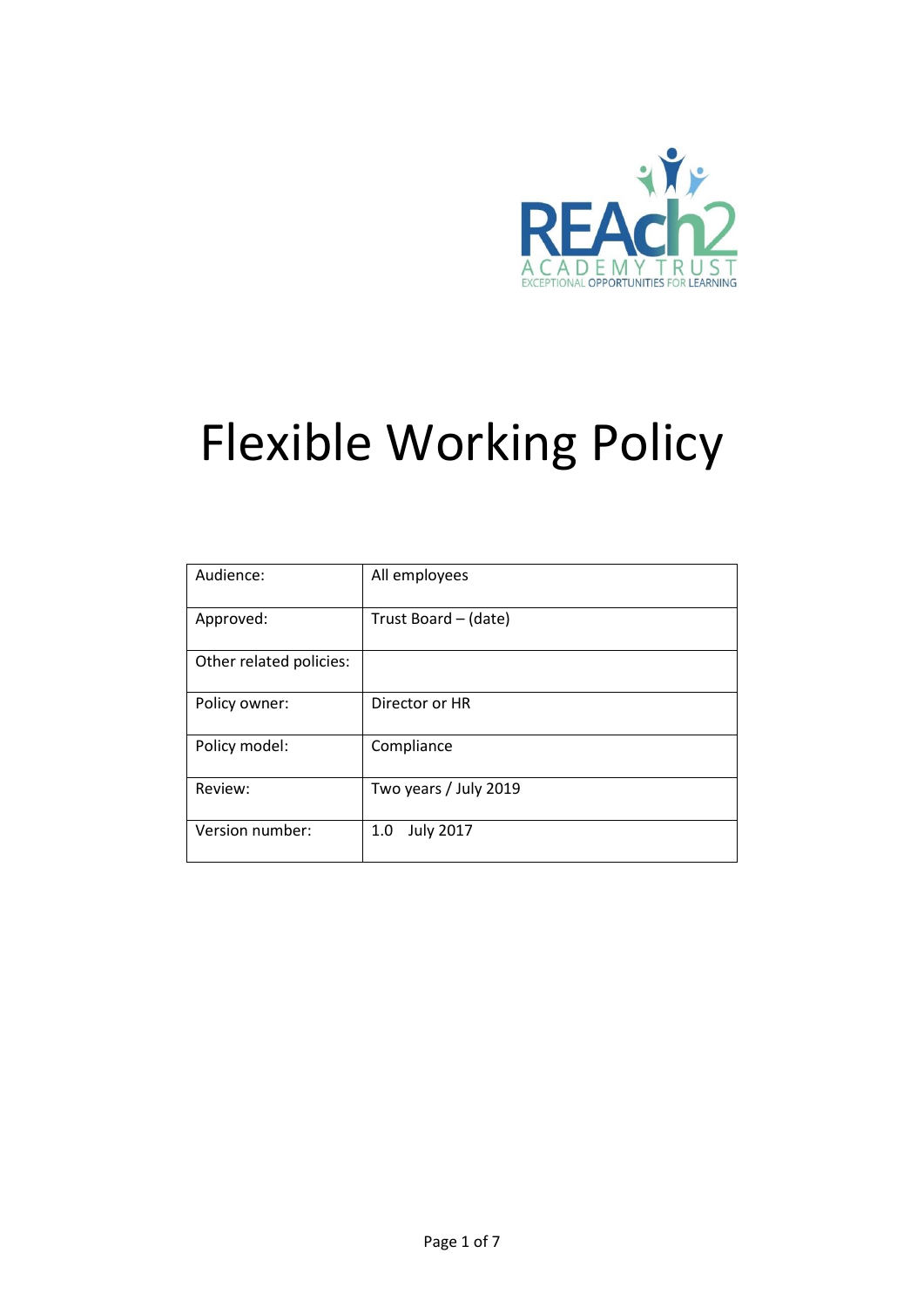## REAch2 Flexible Working Policy



At REAch2, our actions and our intentions as school leaders are guided by our Touchstones:

| Integrity        | We recognise that we lead by example and if we want children to grow up to<br>behave appropriately and with integrity then we must model this behaviour            |
|------------------|--------------------------------------------------------------------------------------------------------------------------------------------------------------------|
| Responsibility   | We act judiciously with sensitivity and care. We don't make excuses, but mindfully<br>answer for actions and continually seek to make improvements                 |
| <b>Inclusion</b> | We acknowledge and celebrate that all people are different and can play a role in<br>the REAch2 family whatever their background or learning style                 |
| Enjoyment        | Providing learning that is relevant, motivating and engaging releases a child's<br>curiosity and fun, so that a task can be tackled and their goals achieved       |
| Inspiration      | Inspiration breathes life into our schools. Introducing children to influential<br>experiences of people and place, motivates them to live their lives to the full |
| Learning         | Children and adults will flourish in their learning and through learning discover a<br>future that is worth pursuing                                               |
| Leadership       | REAch2 aspires for high quality leadership by seeking out talent, developing<br>potential and spotting the possible in people as well as the actual                |

### **Contents**

|                                                        | Page    |
|--------------------------------------------------------|---------|
|                                                        |         |
| POLICY OVERVIEW                                        |         |
| Overarching principles                                 | 3       |
| Intended impact                                        | 3       |
| Roles and responsibilities                             | 3       |
| How this relates to national guidance and requirements | 3       |
| Any key definitions                                    | 3       |
|                                                        |         |
| POLICY PRINCIPLES IN DETAIL                            | 4       |
|                                                        |         |
| <b>IMPLEMENTATION</b>                                  | $4 - 7$ |
|                                                        |         |
| <b>ANNEXES</b>                                         |         |
|                                                        |         |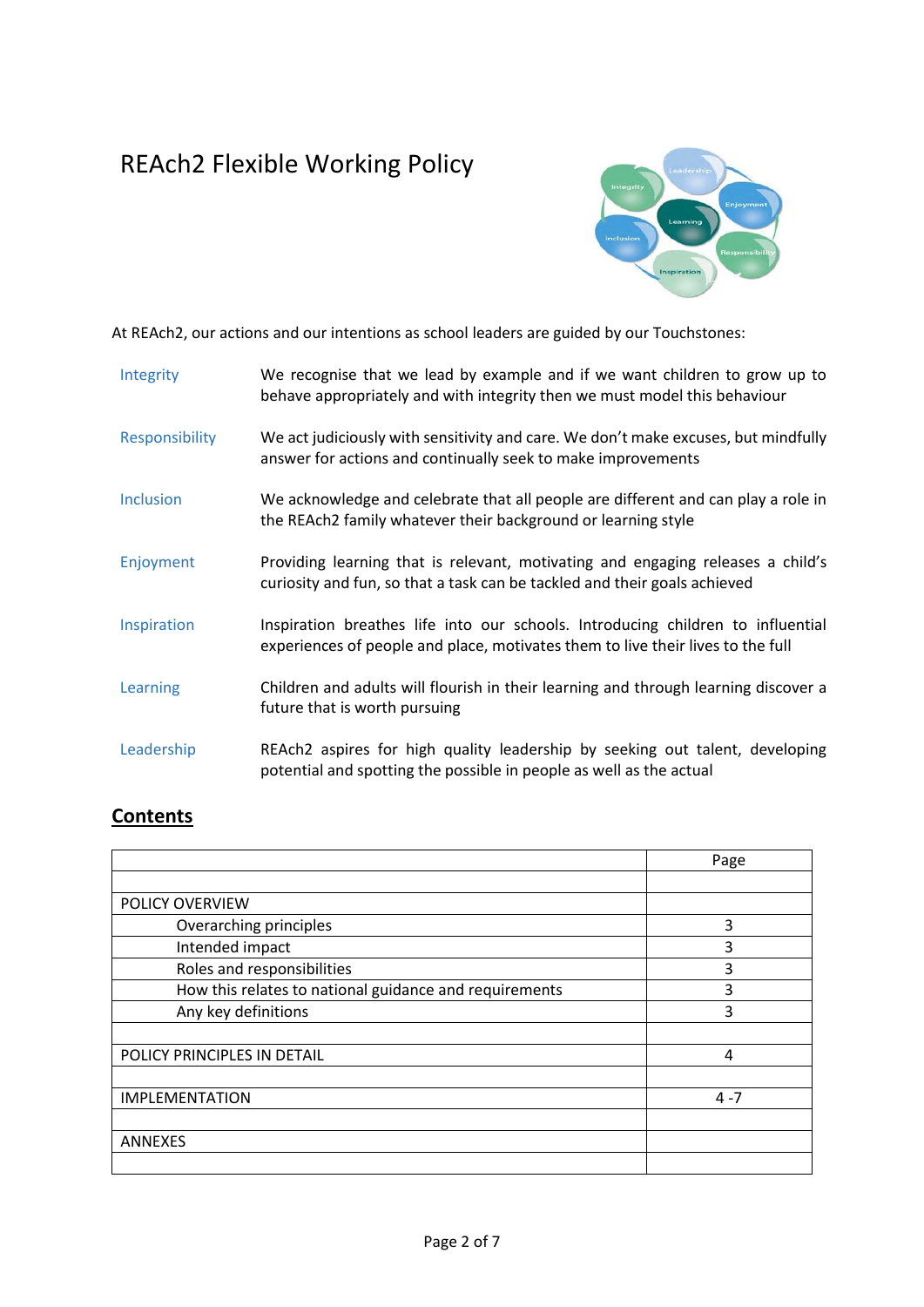#### **1. POLICY OVERVIEW**

#### **1.1 Overarching Principles**

All employees have the legal right to request flexible working, provided they have worked for REAch2 for at least 26 weeks.

The flexible working legislation gives all employees the opportunity to apply for a temporary or permanent change of working pattern at any stage of their career and regardless of their personal reasons for making the request.

Whilst there is no automatic right to work flexibly, this policy undertakes to provide a fair and consistent basis for making applications.

#### **1.2 Intended Impact**

The aim of the policy is to help employees achieve a good balance between their work and their lives outside work, and to enable REAch2 to attract and retain skilled employees.

#### **1.3 Roles and Responsibilities**

#### **Employee's responsibilities**

- To complete their application form as comprehensively and thoroughly as possible, anticipating any potential problems and suggesting solutions where possible.
- To be willing to explore reasonable and practical alternatives if the first preference working pattern is not feasible.
- To respond constructively to a manager's request to discuss changing a current flexible working pattern which is no longer working
- To understand the impact of a flexible working request on their pay and pensions.

#### **Line Manager's responsibilities**

- To create an environment where employees can access the Flexible Working Policy when they want to and are comfortable making requests.
- To receive an application for flexible working positively and to give it fair consideration in the context of their obligations not to discriminate.
- To consider each application individually and on its own merits keeping an open mind about work patterns that could operate in their team.
- To approach the discussions about applications in a creative and flexible way, seeking to achieve an outcome that is a positive for the employee and the school/REAch2.
- To review objectively all relevant information before making a decision, explore all options, and act in accordance with the timescales set out in the policy.
- To ensure that any declines are in line with the policy, explained to the employee and fully documented.
- To give full and fair consideration to any appeals.
- To adhere to the timescales set out in the policy.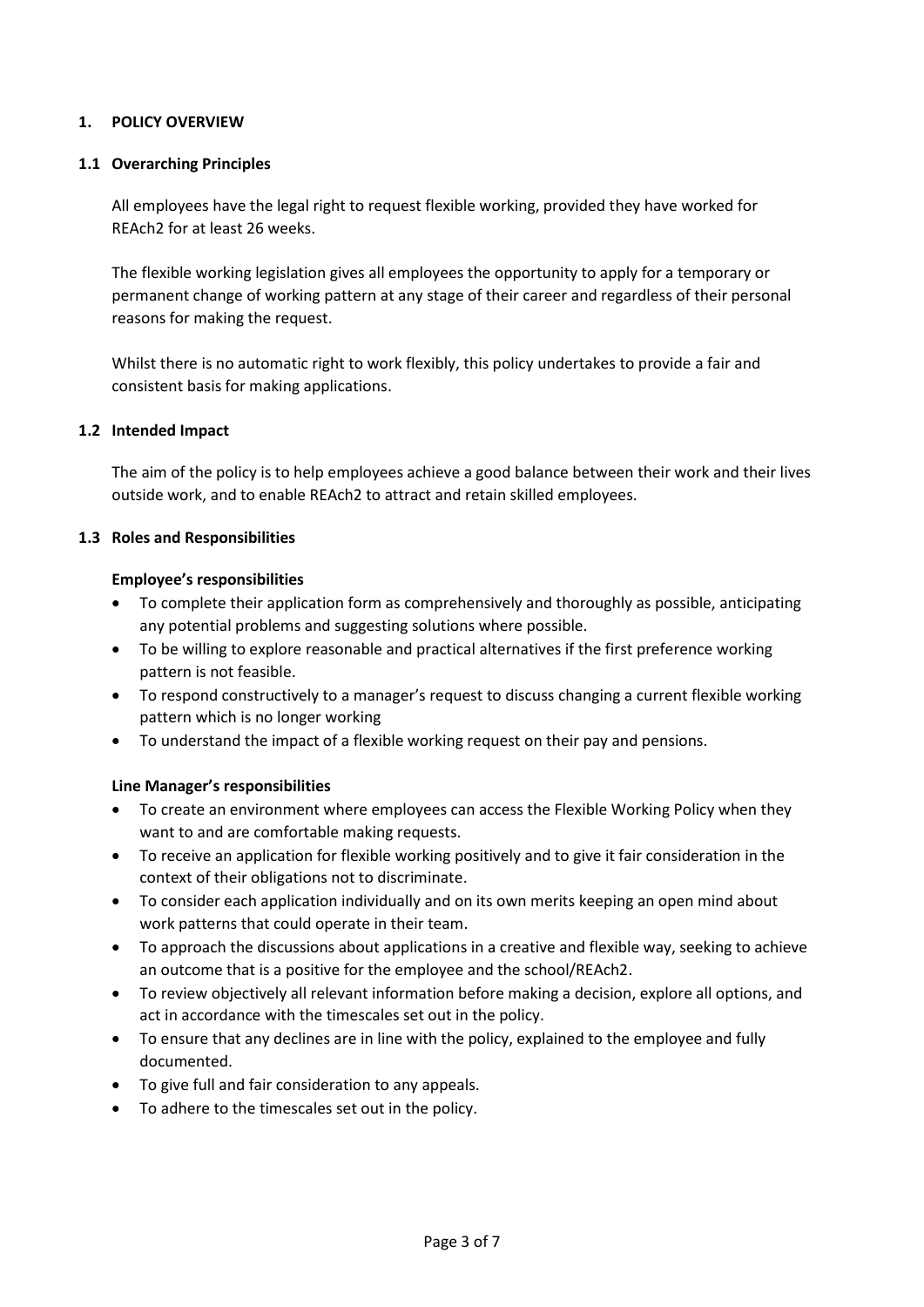#### **2. POLICY PRINCIPLES IN DETAIL**

This policy applies to all employees, who have worked for REAch2 for at least 26 weeks. This policy does not apply to agency workers.

There are six main work patterns, but employees may also combine different options and suggest their own alternatives.

- $\circ$  Reduced hours working less than currently contracted hours with corresponding adjustment to remuneration and superannuation.
- $\circ$  Term-time working working annual hours during school term times only.
- $\circ$  Job sharing two individuals sharing the duties of a full time position with a corresponding adjustment to pay and superannuation.
- o Variable hours/flexitime selecting different start and finish times.
- $\circ$  Compressed hours working a full time week in fewer than five days. Before agreeing such an arrangement, managers will need to take into consideration any potential impact on the health and safety of employees
- o Office-based homeworking the employee may work a fixed part of the week from home.

#### **3. IMPLEMENTATION**

#### **The Contractual Obligations**

There may be occasions where an employee needs flexibility for a defined period only, in which case a temporary fixed term arrangement may be put in place.

In some cases, the employee may want to test an arrangement for a trial period before making a long term commitment, or a manager may suggest a trial period where the likely impact of a proposed working pattern is unclear.

In most cases flexible working arrangements are agreed at the outset as permanent changes.

There are therefore three contractual options:

- o Permanent change to terms and conditions of employment.
- $\circ$  Fixed period change in working pattern of between one and six months, after which the employee can either return to their previous hours/working pattern or, with agreement, extend the pattern for a further period of up to three years. At any point during this time, the 'new' working arrangements may continue as a permanent contractual change, subject to both parties' agreement.
- o Trial of a new working pattern of between one academic term (school based employees), or three months (central employees), and three years, after which the working pattern will either end or, the 'new' working arrangements may continue as a permanent contractual change, subject to both parties' agreement.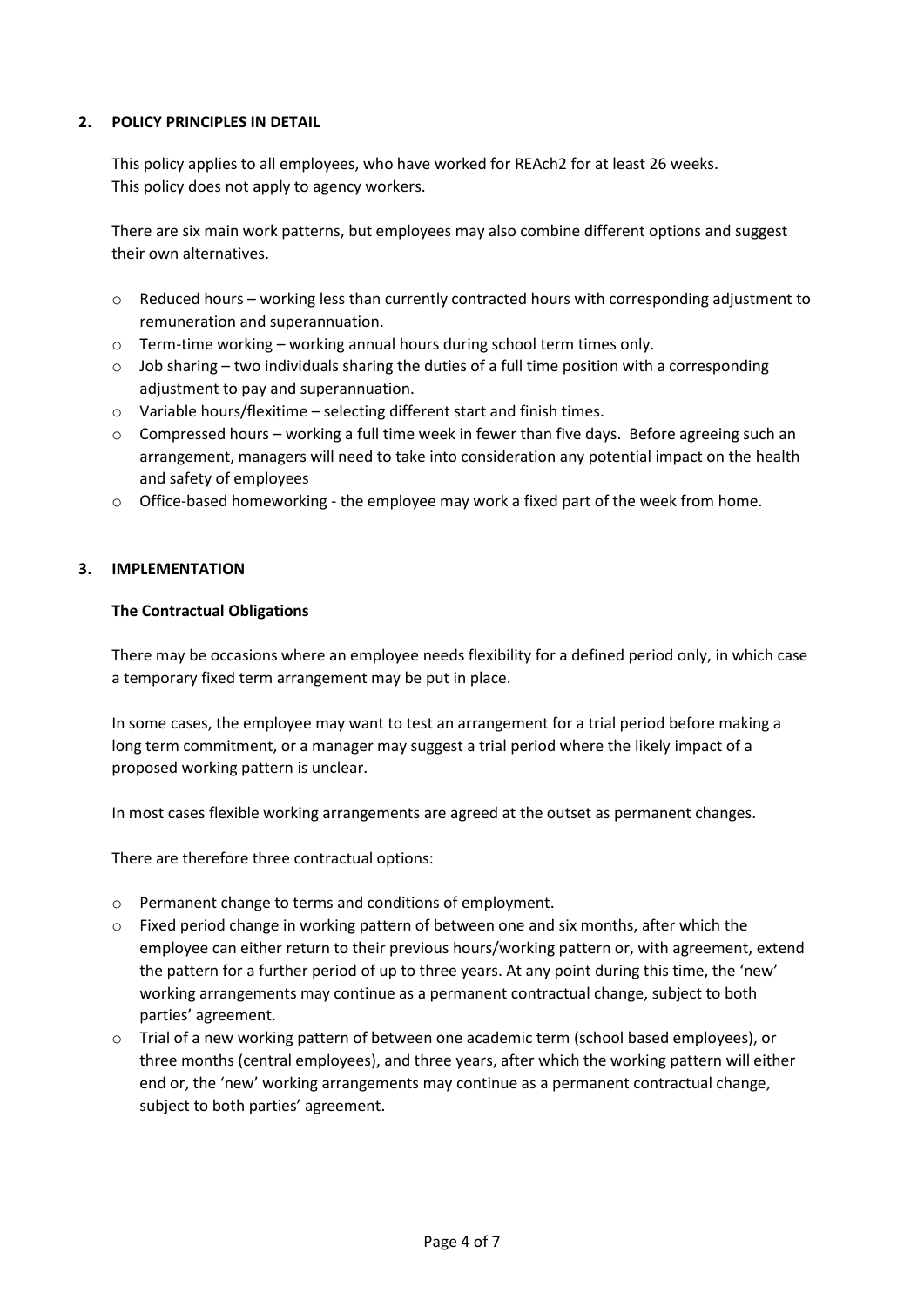#### **4. MAKING AN APPLICATION**

Employees are encouraged to approach their line manager informally to suggest a change in their working pattern before making a formal application. The line manager must consider any informal requests fairly and constructively. If an informal agreement is not possible, the procedure for making a formal application is that the employee must make a dated request in writing to their line manager using the Flexible Working Application Form. The application must state:

- o The proposed working pattern;
- o The date from which they want the change to take place;
- $\circ$  What impact they think making the change will have for the fulfilment of their role and how this might be managed.

Once the employee's completed application form is received, the line manager will ensure that the employee receives an acknowledgement in writing, and will then have 28 calendar days from the date that the Flexible Working Application Form is received to consider the employee's request. The employee must be informed of the decision in writing within 28 calendar days of the application being received.

In considering the request, the line manager may meet with the employee, giving not fewer than 5 days' notice, to discuss the application in more detail. The employee may be accompanied at the meeting by a companion or trade union representative. During the meeting the employee will be given the opportunity to state their reasons for making the application, make proposals to the employer about how it might be managed, and ask questions of the employer.

If the employee cannot attend the meeting they should contact their line manager immediately and give reasons. The meeting will be rearranged. If the employee fails to attend a rearranged meeting without good cause the manager may treat the employee's application as having been withdrawn. The line manager must discuss the application with the budget holder before approving any request to ascertain any financial implications of agreeing to a change.

The line manager must contact HR for advice prior to responding to a flexible working request. The line manager will ensure that the employee is written to and either:

(a) inform the employee that their request has been approved and confirm the contract variation and the date from which it will take effect. At this point the process is complete; or

(b) arrange a meeting with the employee to say why their request has been turned down or to make alternative suggestions.

Where an employee wishes to withdraw a request after it has been submitted, they may do so, in writing at any time.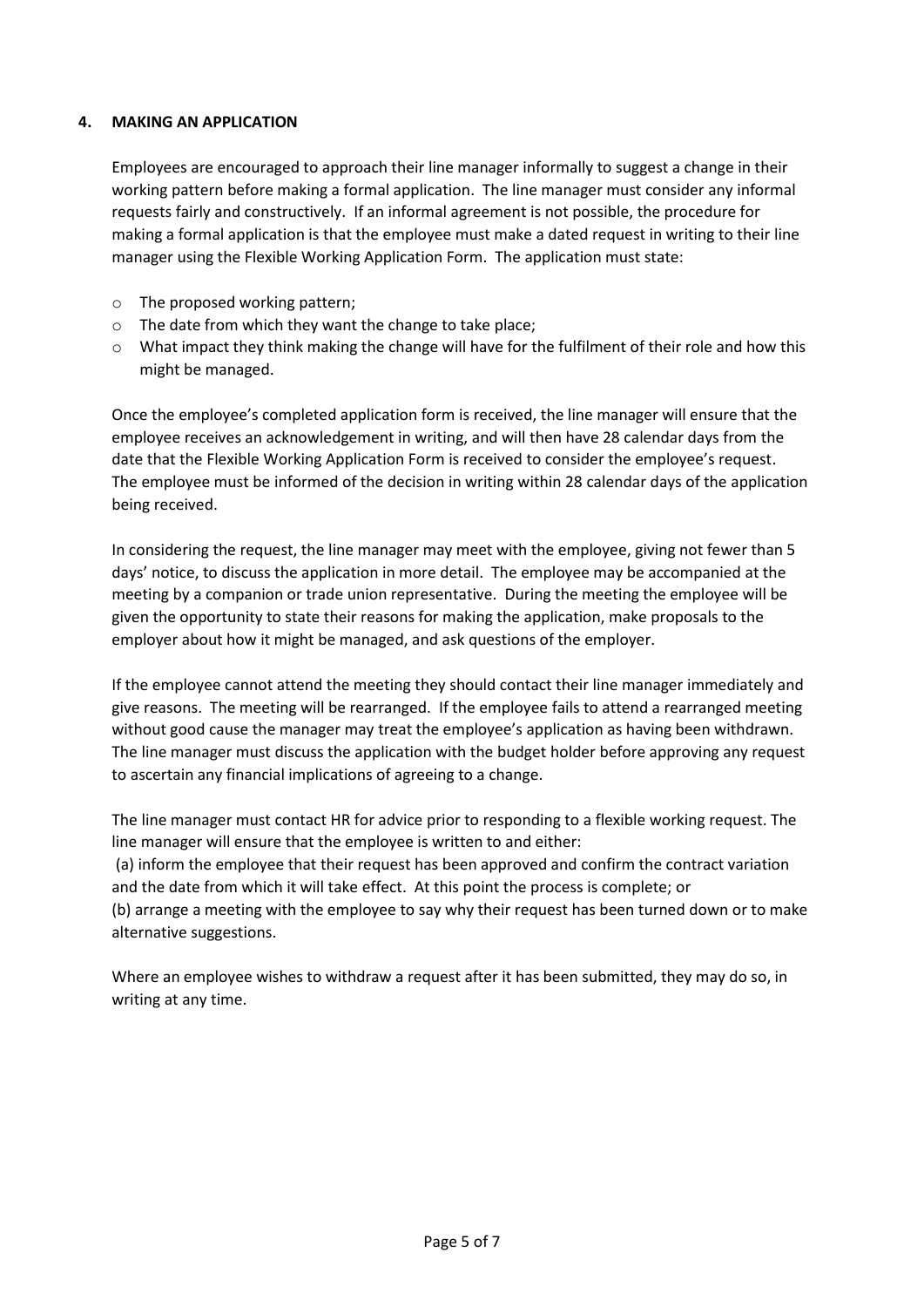#### **5. THE DECISION**

The employee must be informed of the decision in writing within 28 calendar days of the application being received.

If a request is accepted on a permanent basis the line manager should inform HR to ensure any necessary changes are made to the employee's payroll record and to provide written confirmation of the new working arrangements.

If a trial period is necessary to assess whether the proposed new arrangements will work or not, the employee should be informed of this decision, outlining the period of the trial and why the request has not been accepted at this stage. If the employee refuses to accept a trial period they still have the right of appeal. If, at the end of a trial period the employer decides that the pattern is to be discontinued, the employee has the right of appeal.

Whatever the reason for refusing a request, the line manager should keep a record of the date, reason and circumstances of the refusal on file so that it can be reviewed at a later date.

If the employee's request is declined, the letter must give reasons for the refusal, set out the appeal process.

A request to work flexibly should not be declined unless there is a demonstrable detrimental impact on the school/REAch2 and only after all options for a mutually agreed solution have been explored. This includes investigating all feasible options other than the working pattern originally proposed.

An application to work flexibly can only be declined if one or more of the following are identified:

- Additional costs
- Detrimental effect on ability to meet the needs of the school in terms of its obligations to pupils
- Inability to reorganise work amongst existing staff
- Inability to recruit additional staff
- Detrimental impact on quality or impact on performance
- Insufficiency of work during the periods the employee proposes to work
- Planned structural changes that have already been announced
- A request for homeworking that will result in excessive additional cost or which infringes on other regulatory obligations, eg data protection.

#### **Equality Act (2010)**

All decisions made by the employer will have due regard for the Equality Act (2010). The employer will consider any decision arising from flexible working requests in order to ensure that employees are not subject to discrimination.

#### **Extension of Time**

There may be occasions when it is necessary to seek to extend the time limit for any part of the process. The line manager must obtain the agreement of the employee to an extension.